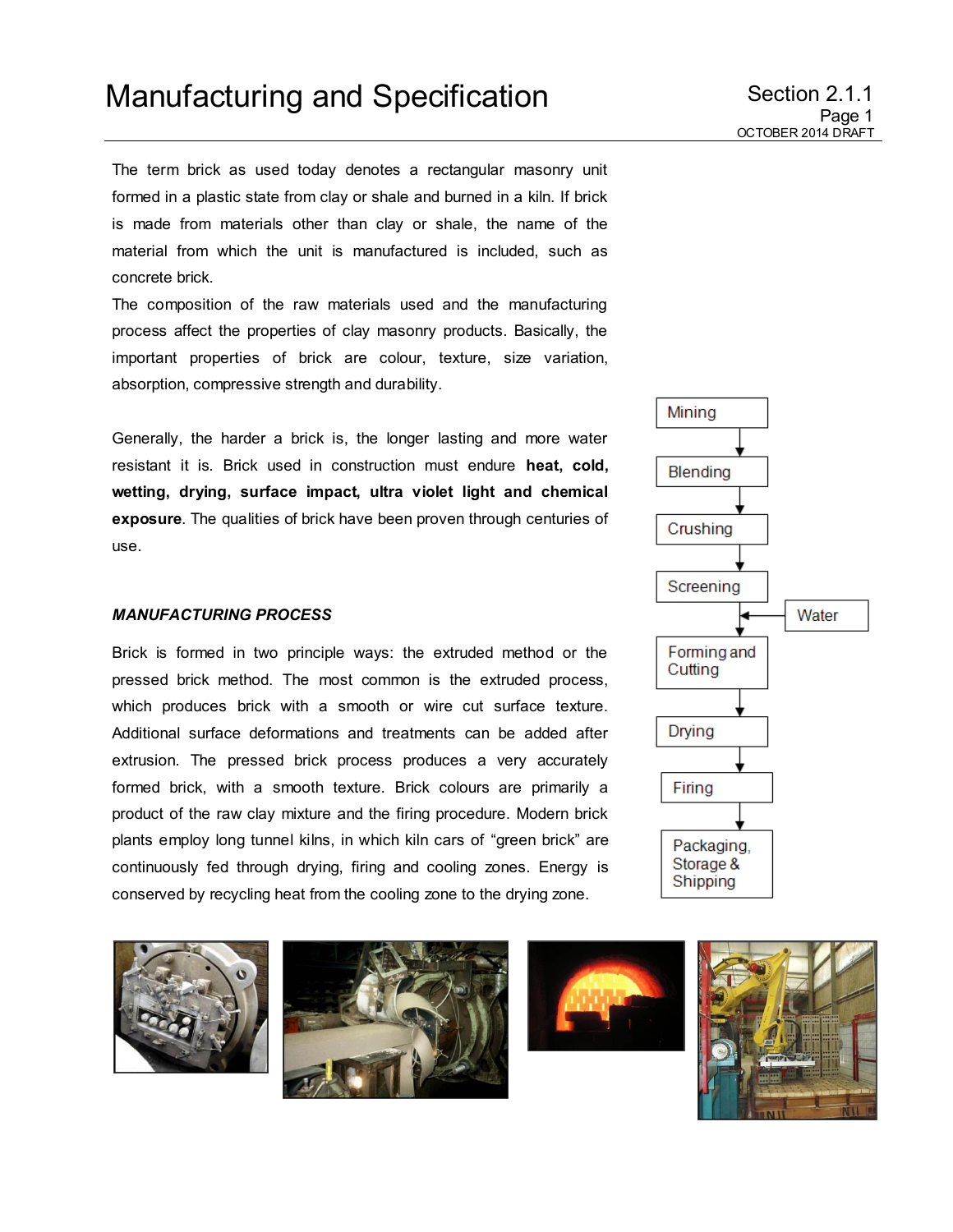## *PRODUCTS*

Both Clay Face Brick and Structural Units are covered by CSA A82-06. A standard face brick (cored brick) is defined as a brick that is at least 75% solid. Hollow structural units have a net cross-sectional area of 40% to 75%. The minimum width of a brick unit is 75 mm.

#### *GRADE*

There are two grades of clay masonry units: Exterior (EG), and Interior (IG). EG units are required for all exterior applications in Canada, where a high degree of resistance to frost action and weathering is desired and where a brick unit may be exposed to frost action when permeated with water. IG units do not have to meet as high a resistance to frost action, and may only be used for interior applications. In practice, only EG units are usually inventoried by brick producers.

### *TYPES*

There are three types of face or hollow brick in CSA A82-06: Types S, X and A.

Type S bricks are for general use in exposed exterior and interior masonry walls and partitions, where normal variations in size are permitted. This is by far the most commonly used and specified brick type, and provides the basis for acceptance if no other type is specified.

The dimensional tolerances for Type S units have been tightened in the 2006 edition, by requiring closer tolerances on units supplied for a specific project. In effect, this makes the tolerances at least as tight as the previous Type X dimensional restrictions. For example, the Type S tolerance on the 190 mm length of a standard brick used to be  $\pm$  6 mm for Type S, and  $\pm$  4 mm for Type X. For Type S, it is now  $\pm$  6 mm overall, but only  $\pm 3$  mm within a project job lot sample.

Type X brick are for special use in exposed exterior and interior



Clay Face Brick and Hollow Brick:





"Brick" – literally "block of clay"